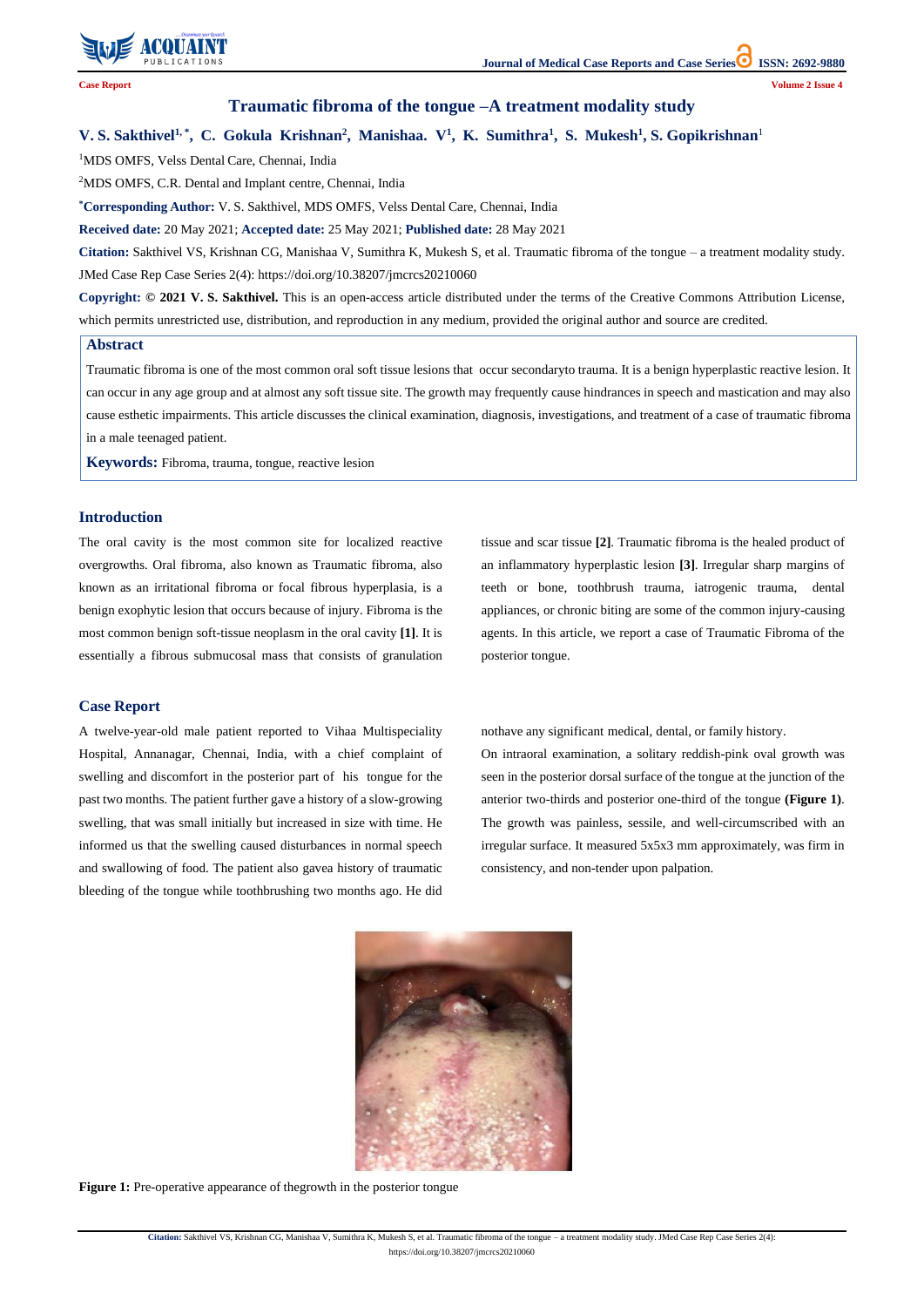**Journal of Medical Case Reports and Case Series ISSN: 2692-9880** 

**Citation:** Sakthivel VS, Krishnan CG, Manishaa V, Sumithra K, Mukesh S, et al. Traumatic fibroma of the tongue – a treatment modality study. JMed Case Rep Case Series 2(4):

https://doi.org/10.38207/jmcrcs20210060



The growth was clinically diagnosed to be a Traumatic fibroma. The lingual ectopic thyroid gland, Haemangioma, Giant cell fibroma, To evaluate the extent of the lesion, an MRI scan was done. The MRI revealed no indurations of the underlying tissues and absence of extension into the adjacent structures. Since, the location of the growth resembled that of a lingual thyroid, investigations were done to rule out the possibility. Radioactive Iodine uptake studies and Tc-99 scan indicated the absence of an ectopic thyroid gland. Based on history, clinical examination and investigations, a final diagnosis of **Traumatic Fibroma in relation to the posterior tongue** was made. Complete excision of the lesion under general anaesthesia was planned. Prior to the surgery, routine haematological examination, urinary examination and a CT scan of the Chest were carried out as Lipoma, Granular cell tumour, Osseous Choristoma and salivary gland tumour was the Differential diagnosis.

per the protocol for cases to be done under general anaesthesia. All the parameters were found to be within the normal range. The lesion was completely excised under GA **(Figure 2)**. The excised lesion was sent for histological examination **(Figure 3)**. The biopsy report revealed squamous epithelium with a circumscribed lesion of increased cellularity, composed of numerous thin-walled capillaries and dense collagen fibres **(Figure 4)**. These features were suggestive of Traumatic Fibroma, thus confirming our diagnosis. The patient has recalled after 15 days and post-operative healing was uneventful **(Figure 5)**. On a 2 year follow up, no signs of relapse were observed.



 **Figure 2:** Intra-operative photograph. **Figure 3:** Excised lesion.



**Figure 4:** Histopathological image. **Figure 5:** Post-operative photographafter 15 days.

#### **Discussion**

Fibroma is the most frequently occurring benign soft tissue neoplasm of the oral cavity. It is of connective tissue origin. It is generally

preceded by either trauma or chronic irritation **[4]** that causes a reactive hyperplastic lesion. The tissues of the oral cavity react to the trauma and in response an unruly repair process begins. As a result, excessive fibrous connective tissue is produced, and it leads to the formation of a nodule or mass **[5]**. In the case reported, trauma to the tongue during toothbrushing was identified to be the etiology. Majority of the cases affected are seen in the third to fifth decade and more commonly in females than males.

Oral traumatic fibroma presents as an asymptomatic, well-

circumscribed, solitary, dome- shaped swelling. It may be pedunculated or sessile **[6]**. They increase in size over a few weeks or months to reach its maximum size, generally not greater than 1 cm in diameter. Its surface may be smooth or ulcerated due to repetitive trauma. The commonest sites include the buccal mucosa, tongue, gingiva and lips **[7]**.

Histologically, fibroma consists of bundles of interlacing collagen fibres interspersed with varying number of fibroblasts and small blood vessels. The overlying epithelium may be ulcerated, thinned or thickened **[1]**. A combination of history, clinical findings and histopathology will help to arrive at the diagnosis of fibroma. Biopsy